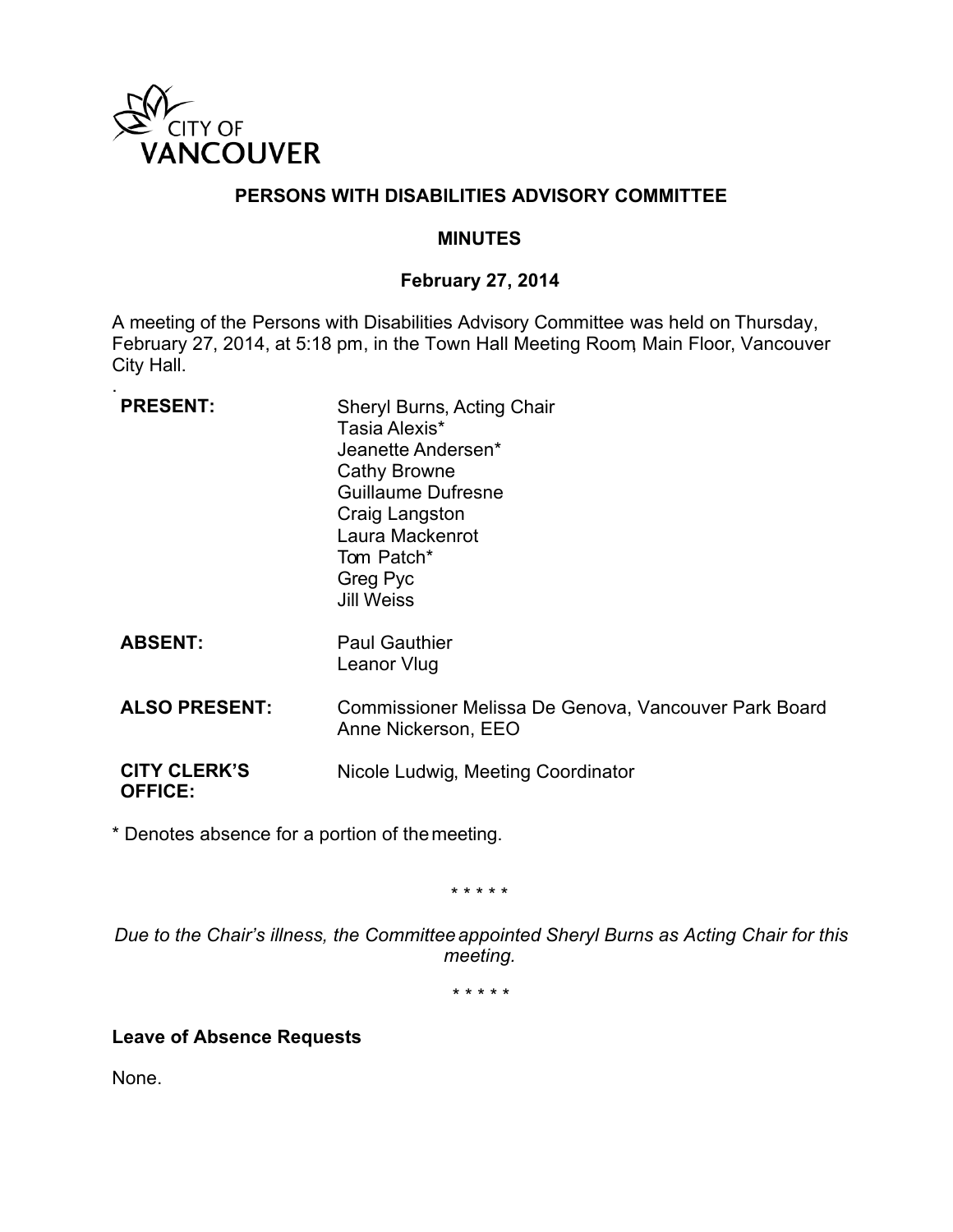## **Approval of Minutes**

MOVED by Jill Weiss SECONDED by Laura Mackenrot

- A. THAT the minutes of the Regular Persons with Disabilities Advisory Committee meeting of November 28, 2013, be approved as circulated.
- B. THAT the minutes of the Special Persons with Disabilities Advisory Committee meeting of December 9, 2013, be approved as circulated.

CARRIED UNANIMOUSLY (Tasia Alexis and Tom Patch absent for the vote)

\* \* \* \* \*

*VARY AGENDA*

*MOVED by Jill Weiss SECONDED by Laura Mackenrot*

- *A. THAT item 1 "Pearson Redevelopment: Debriefing and Discussion" be postponed to a future meeting.*
- *B. THAT "Discussion of the loss of accessible housing units at Montage" be added as new business;*

*FURTHER THAT the agenda be varied to deal with this item first.*

*CARRIED UNANIMOUSLY AND BY THE REQUIRED MAJORITY (Tasia Alexis and Tom Patch absent for the vote)*

*Note from Meeting Coordinator: for ease of reference, the minutes are recorded in numerical order.*

\* \* \* \* \*

### **1. Pearson Redevelopment: Debriefing and Discussion**

Postponed to a future meeting.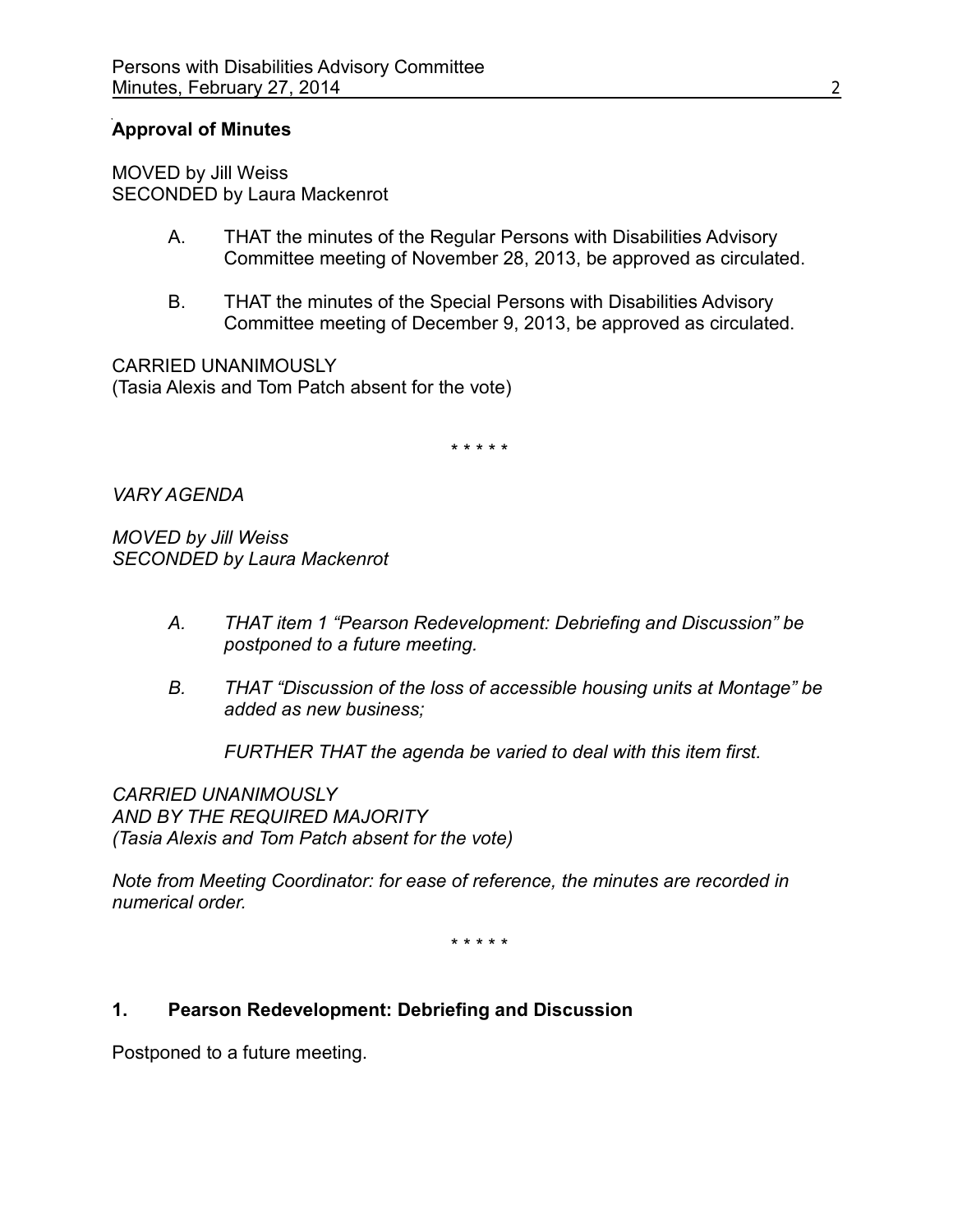## **2. Disabled Sailing Association of BC: Accessible Sailing and Boat Dock**

Duane Geddes, Executive Director, Disabled Sailing Association of BC, provided an overview of accessible sailing and need for an accessible floating boat dock, and responded to questions. He noted there was full support from the Jericho Sailing Centre association and requested the Committee's support for an accessible floating dock.

MOVED by Greg Pyc SECONDED by Tasia Alexis

> THAT the Persons with Disabilities Advisory Committee endorse the proposal by the Disabled Sailing Association of British Columbia for a new multi-use, accessible floating dock to serve the entire community, as presented at the February 27, 2014, meeting.

CARRIED UNANIMOUSLY (Jeanette Andersen absent for the vote)

*\* \* \* \* \**

*The Committee recessed at 6:38 pm and reconvened at 6:50 pm.*

*\* \* \* \* \**

## **3. TransLink: Compass Card for Persons with Disabilities**

TransLink staff provided an overview of the Compass Card program and impacts on people with disabilities, and responded to questions. In response to concerns raised by the Committee, TransLink staff agreed to send a letter to the Chair with detailed answers.

## **4. Election of Vice-Chair**

Following due process, Cathy Browne was elected Vice-Chair of the Persons with Disabilities Advisory Committee, by acclamation until December 7, 2014.

### **5. New Business**

# **a. Loss of Accessible Housing Units at Montage**

BC Coalition of People with Disabilities and Vancouver Resource Society staff provided an overview of this matter, noting six fully wheelchair modified units at the Montage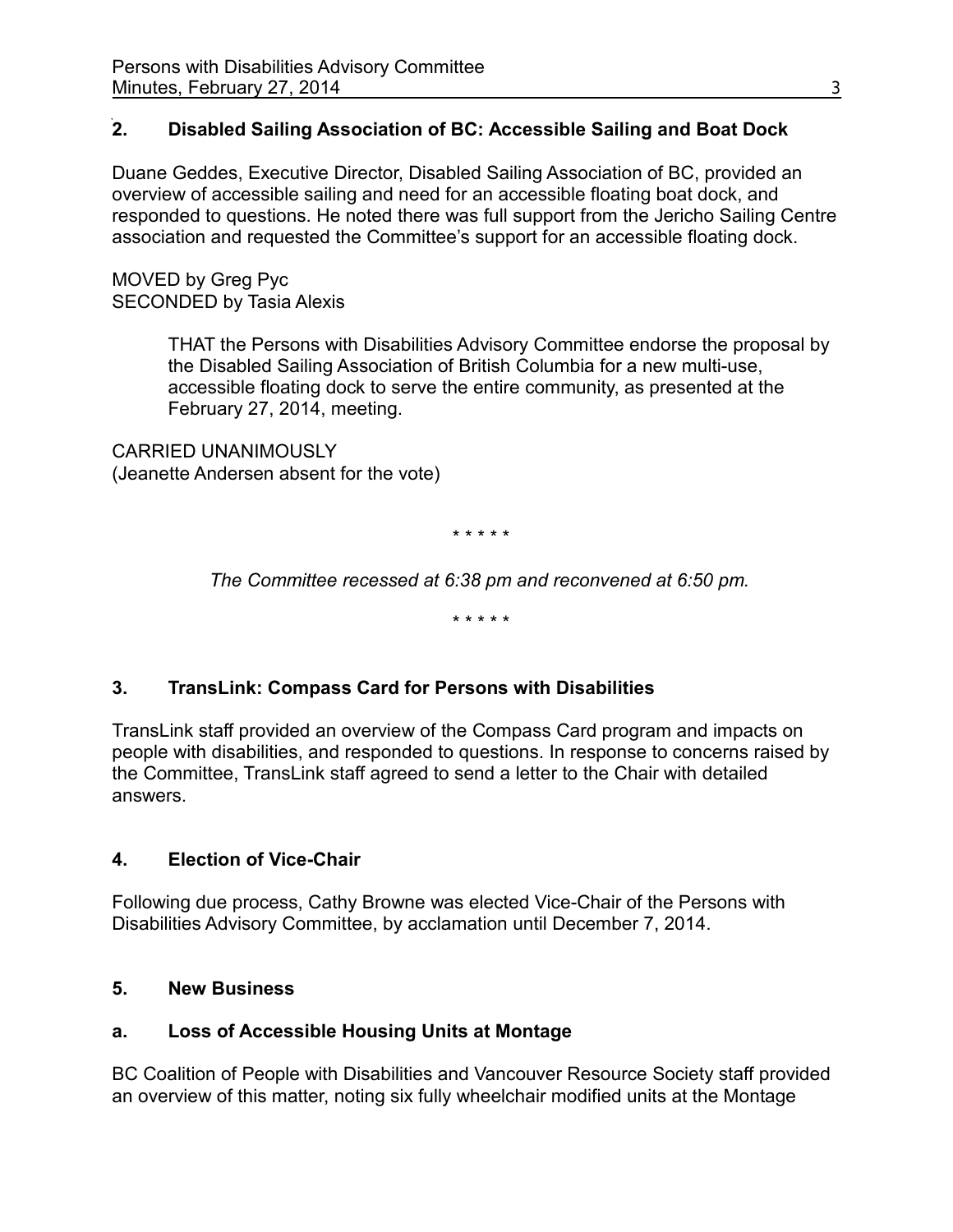development are at risk of reverting to market status due to cancellation of provincial subsidies.

MOVED by Jill Weiss SECONDED by Cathy Browne

#### WHEREAS:

- 1. There is a crucial shortage of accessible fully wheelchair modified suites in Vancouver.
- 2. The shortage of accessible fully wheelchair modified suites that are specifically modified for persons with severe disabilities is even greater and is at crisis proportions.
- 3. It is time consuming and expensive to construct accessible housing for persons with severe disabilities because of the need for larger space and specific modifications, such as wider passageways, doors, turning circles, power door openers, accessible elevators, ceiling lifts, etc., that are difficult if not impossible to add after a suite is constructed.
- 4. The housing stock of fully wheelchair modified suites is at crisis proportions and many people cannot move out of institutions because there is literally nowhere to move into.
- 5. Persons with disabilities have the highest poverty levels of any group in Vancouver and cannot afford market rent and persons with severe disabilities have the highest poverty levels.
- 6. Fully modified wheelchair suites are a rare and much needed resource to provide housing for persons with severe disabilities and it will take years and significant expense to replace them.
- 7. Some fully modified wheelchair suites such as those at the Montage development are about to revert to market rent status due to the lack of adequate housing subsidy.

THEREFORE BE IT RESOLVED THAT the Persons with Disabilities Advisory Committee:

- A. Asks that BC Housing and the Provincial government take all necessary steps to protect the housing stock of fully wheelchair modified suites by:
	- Allocating appropriate resources to ensure that adequate housing subsidies are available for all fully wheelchair modified rental suites so that the rental rate is no more than the BC Persons with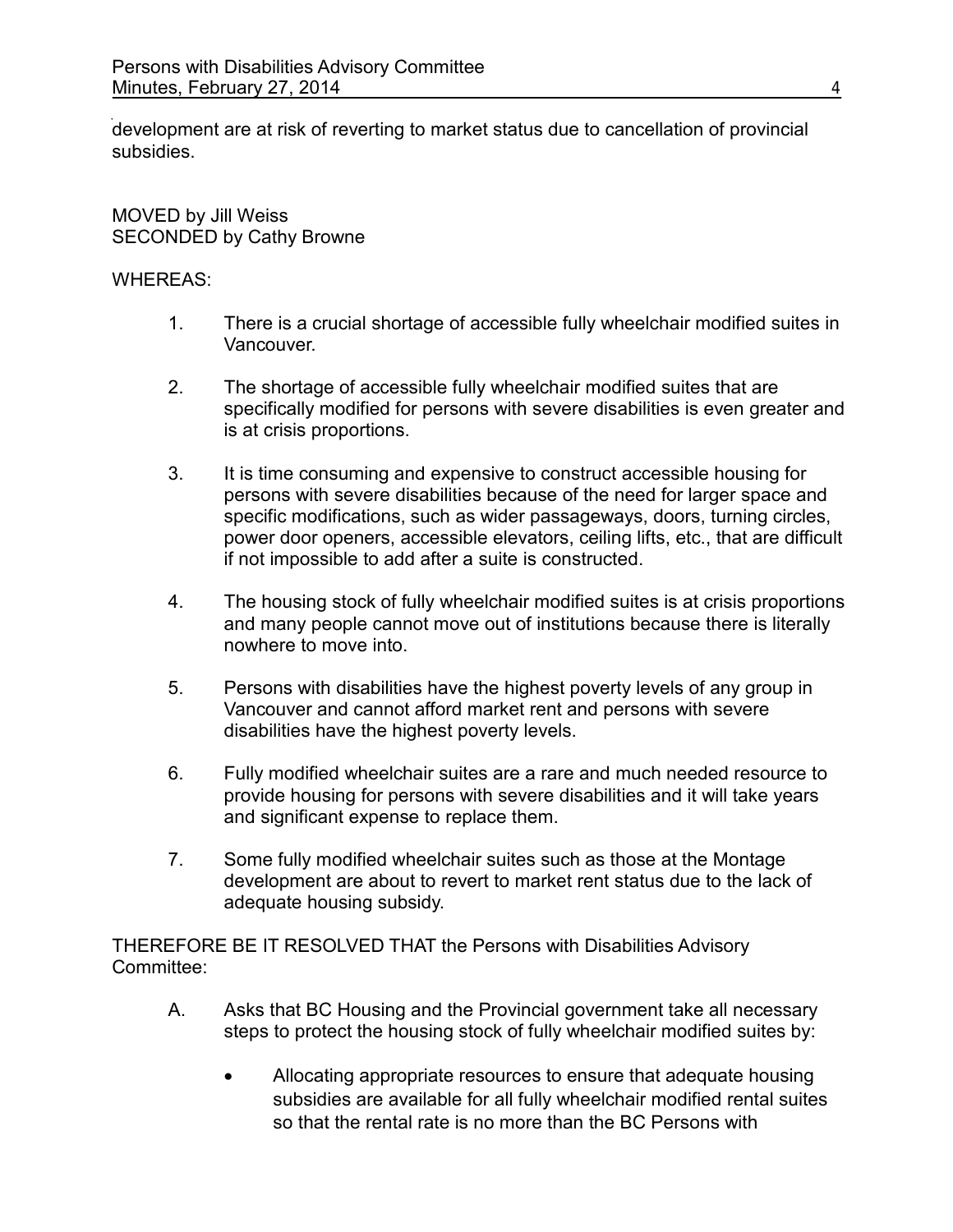Disabilities Income Assistance shelter allowance, currently \$375 per month, and

- Ensuring that these suites are occupied only by persons with wheelchairs, and that suites modified for persons with severe disabilities with power wheelchairs are only occupied by persons with severe disabilities using power wheelchairs.
- B. Requests that BC Housing and the Provincial government recognize the urgent lack of affordable accessible housing in Vancouver and British Columbia, and in consultation with the disability community, take appropriate steps to remedy this critical situation.

CARRIED UNANIMOUSLY (Jeanette Andersen absent for the vote)

## **b. White Paper on Housing**

Jill Weiss provided an overview of what will be added to the White Paper on Housing and requested assistance from the Committee. The Vice-Chair agreed to assist with editing and Guillaume Dufresne agreed to assist with research.

# **ADJOURNMENT**

MOVED by Cathy Browne SECONDED by Greg Pyc

THAT this meeting be adjourned.

CARRIED UNANIMOUSLY (Jeanette Andersen absent for the vote)

# **Next Regular Meeting:**

| DATE:  | Thursday, March 27, 2014        |
|--------|---------------------------------|
| TIME:  | $5:30$ pm                       |
| PLACE: | <b>Town Hall Meeting Room</b>   |
|        | Main Floor, Vancouver City Hall |

The Committee adjourned at 8:03 pm.